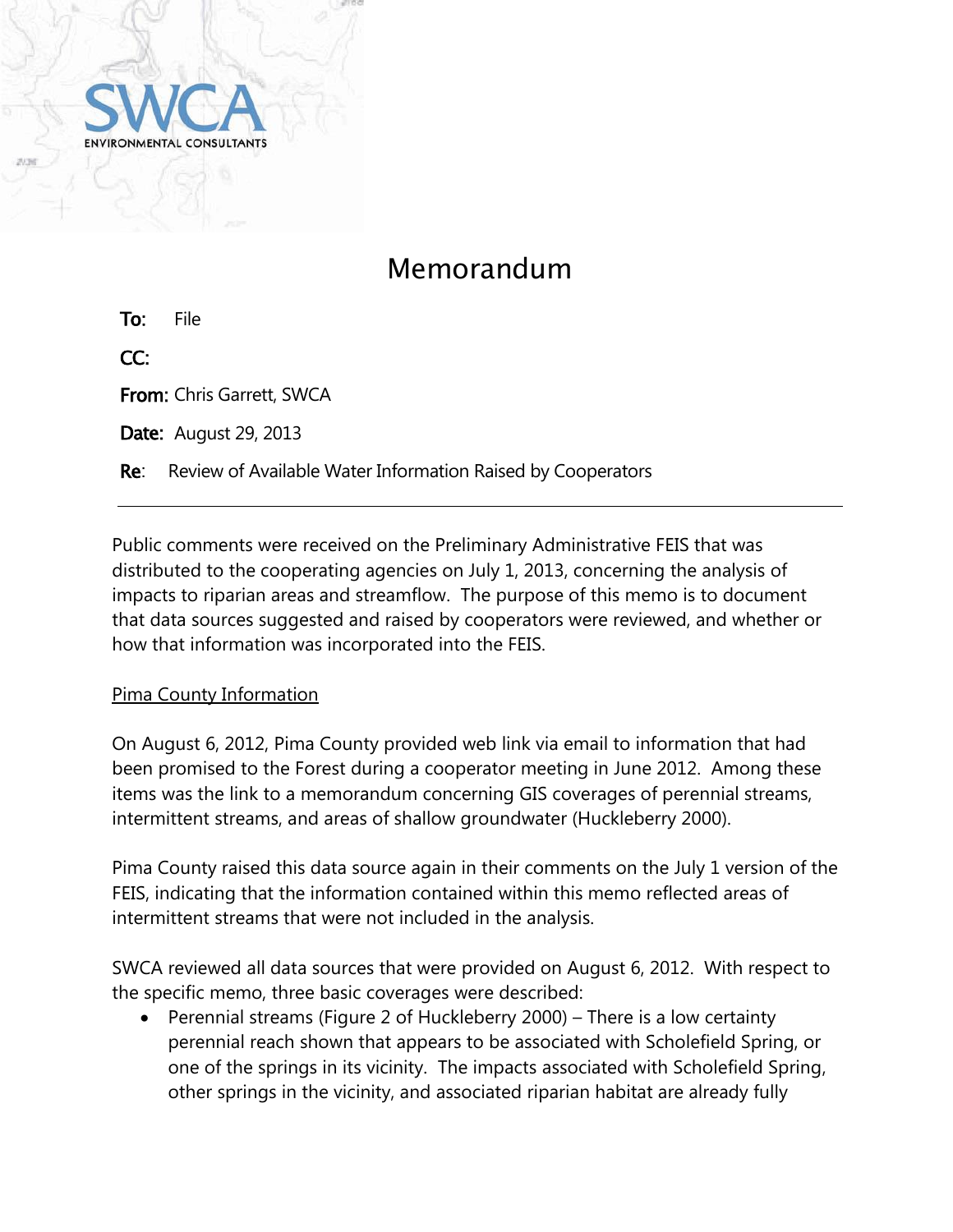assessed in the Seeps, Springs, and Riparian Areas section of the FEIS. Other perennial areas appear to be associated with Cienega Creek and are already accounted for.

- Intermittent streams (Figure 3 of Huckleberry 2000) There is a moderate certainty intermittent reach shown that appears to be associated with Davidson Canyon parallel to Highway 83. This appears to be associated with Barrel Spring. The impacts associated with Barrel Spring and associated riparian habitat are already fully assessed in the Seeps, Springs, and Riparian Areas section of the FEIS. Other intermittent areas appear to be associated with Cienega Creek and Davidson Canyon and are already accounted for.
- Shallow Groundwater Areas (Figure 4 of Huckleberry 2000, as well as GIS coverage on Pima County MapGuide [http://gis.pima.gov/maps/mapguide/]) – There are extensive shallow groundwater areas that are shown to be located throughout Barrel Canyon and the other tributaries around the mine site.

The FEIS has analyzed areas of hydroriparian habitat and mesoriparian habitat. It has also analyzed areas of perennial streamflow, and springs and seeps. Shallow groundwater may be associated with all of these, but in and of itself a map of shallow groundwater locations does not provide evidence that any of these exist. Pima County mapping of riparian habitat, informed and refined by field observations, was used to define areas of hydroriparian and mesoriparian habitat. Observations of flow on the surface, or available coverages of intermittent and perennial streams, were used to define stream reaches. These designations are made directly on stream reaches in order to define their characteristics, not on a single factor (shallow groundwater) that may contribute to them.

The provided information does not provide additional information that is useful to define new perennial or intermittent reaches within the project area. All perennial reaches, intermittent reaches, and springs and seeps have been based on more reliable evidence that is adequate to define their physical characteristics in order to properly assess and disclose potential impacts to these resources.

### Chiricahua Leopard Frog Reports

Pima County suggested in their comments on the July 1, 2013 version of the FEIS that the Chiricahua Leopard Frog survey reports completed by Rosemont be reviewed for locations of intermittent streams. CLF survey reports are available from 2008 through 2011. The 2011 summary report is typical of the locations surveyed (WestLand 2011). Four areas of potential intermittent streams were identified: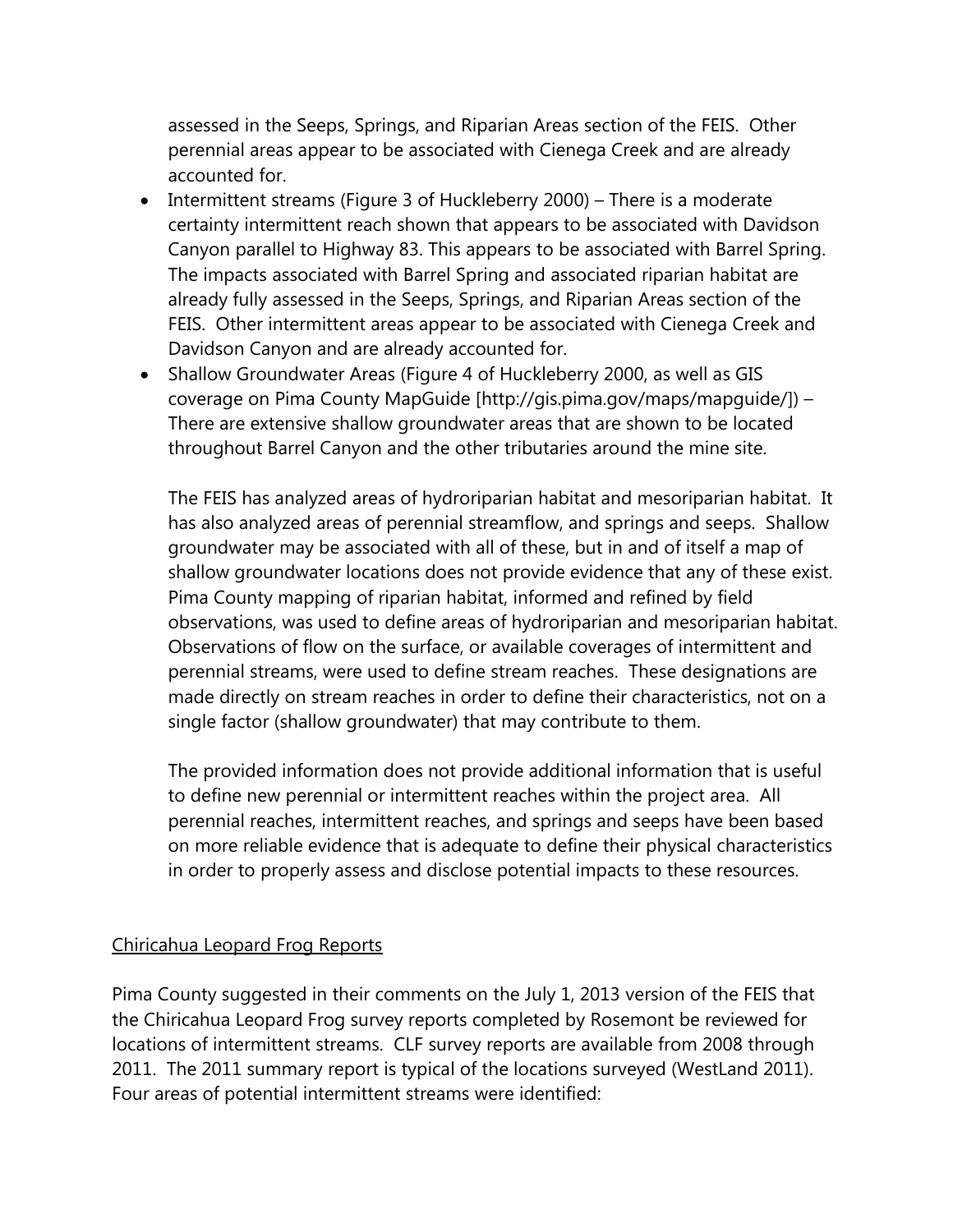- Box Canyon Lower Reach and Upper Reach. A series of springs along Box Canyon are already included in the FEIS that cover the same areas identified as intermittent during the CLF surveys. These include Box Canyon Spring No. 1 (Spring ID 9), Box Canyon Spring No. 2 (Spring ID 10), Procter Box Spring (Spring ID 51), Unnamed Spring in Box Canyon (Spring ID 74), and Basin Spring (Spring ID 2).
- Mulberry Canyon This area was already included in the FEIS (Spring ID 43).
- South Sycamore Canyon This area appears to coincide with a spring already included in the FEIS (Unnamed Spring in South Sycamore Canyon, Spring ID 76).

It appears likely that areas identified as intermittent reaches in the CLF survey reports were included in the FEIS, just handled as individual spring locations instead of a linear stretch of channel. Mulberry Canyon and South Sycamore Canyon are clearly already included and analyzed in the FEIS.

The five springs identified in Box Canyon all have riparian vegetation identified in the FEIS, and three of these springs have water identified. The impacts to the presence of water and the riparian vegetation associated with these springs due to the drawdown of water in the regional aquifer are analyzed in the FEIS. Redefining these resources as intermittent stream reaches instead of individual springs would result in the same physical resources being assessed for impact. Therefore a change is not warranted based on the information contained in the CLF survey reports.

However, one of the issue factors assessed in the Seeps, Springs, and Riparian Areas section is the miles of intermittent/perennial stream channel that would change to ephemeral stream channel. Handling these intermittent reaches as individual springs means that this issue factor could be underestimated.

Therefore, language has been added to the FEIS to identify that intermittent stream reaches associated with the springs in Box Canyon could be impacted as well in a similar fashion to the specific springs along the stream channel.

## Water Sources Reviewed on West Side of Santa Ritas

One limitation of the groundwater models was that the western boundaries do not allow the cone of depression to propogate outwards into the Santa Cruz basin. It is relatively easy to extrapolate how far the cone of depression might go (estimated at approximately 1 mile beyond the boundary), and unless there are sensitive receptors in